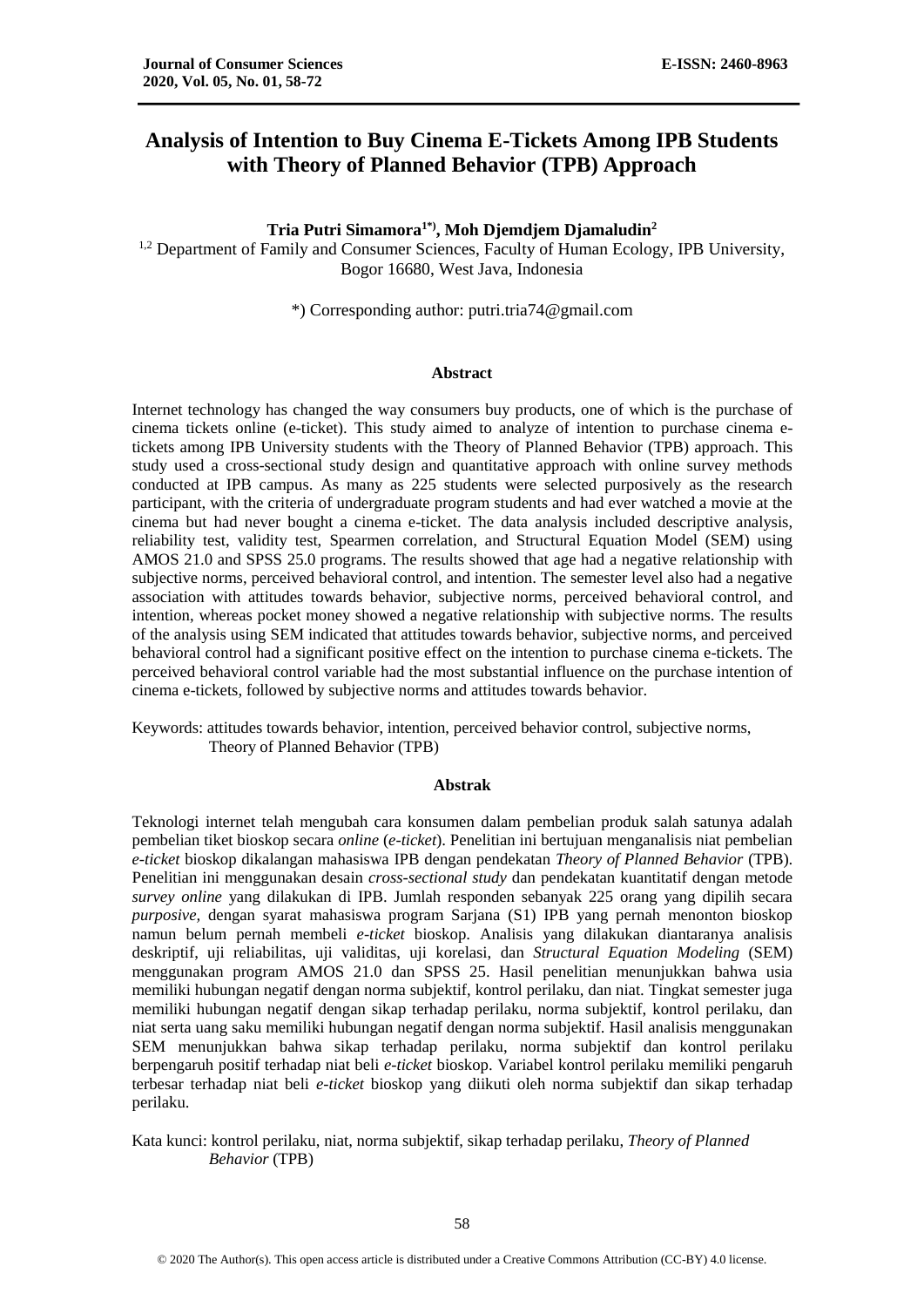### **Introduction**

The presence of internet technology has a profound effect on human life. One impact arising from the existence of internet technology is changing the way consumers buy products and services (Sulaiman, Ng, & Mohezar, 2008). Various conveniences offered by the Internet have made the population of internet users in Indonesia increase. The data of Internet World data (Miniwatts Marketing Group, 2019) showed that Indonesia ranked 4th in the most significant internet users in the world. Based on statistical data from the Indonesian Internet Service Providers Association (2018), internet users in Indonesia amounted to 171.17 million, jumping from 143.26 million in 2017.

The number of consumers who shop via the internet increases with the number of internet users in Indonesia. It is consistent with statistical data from the Indonesian Internet Service Providers Association (2017), which showed that 32.19% of Indonesian people used the internet in terms of online purchases. It causes many platforms to emerge that simplifies consumers' purchase experience such as internet banking, online shopping, shipping information and ordering goods, transportation, and food purchases. The cinema ticket booking platform is of the platforms that have emerged in line with the development of internet technology. Online cinema ticket booking platforms in Indonesia include Tix-id, Cinema 21, My CGV, and GO-Tix. The presence of this platform has made it possible to purchase cinema tickets online, known as the eticketing system.

Based on data from the Statistics Indonesia (BPS) related to the creative economy sector, Indonesian cinema viewers in 2017 totalled 42.7 million people. This number increased dramatically compared to the number of cinema viewers in 2015 (16 million people). Survey data from the Indonesian Internet Service Providers Association (2016) showed 34.1 million people purchased tickets online. Compared to other online shopping transactions, e-ticketing is gaining widespread popularity because customers may obtain numerous benefits (Pramesti, 2012). Some of the benefits by purchasing cinema e-tickets are a very flexible and efficient purchasing system, and convenient purchases anywhere and anytime (Prianata et al., 2017), so consumers do not need to queue to buy cinema tickets. Also, e-ticketing makes it easier for consumers to find out the availability of tickets, available seating positions, titles and movie showtimes in theatres.

With the high level of cinema e-ticket purchases, an understanding of consumer intentions in purchasing e-tickets is needed, especially for consumers who usually do not watch at the cinema because they do not want to bother waiting in line. This research was conducted in the university student population. University students have higher education compared to other consumers, so they are considered to be more representative as the research population related to the development of communication and information technology, including e-tickets (Williamson, 2006). Besides, previous surveys prove that the majority of film viewers in Indonesia in September-October 2015 came from the age group of 19-24 years (LP3M FFTV IKJ) with the education level of college university (Ariansah, Respati, & Wibawa, 2016).

Consumer behavior is often determined by the intentions of consumers (Sumarwan, 2014). Theory of Planned Behavior (TPB) explains that a person's intentions are influenced by attitudes towards behavior, subjective norms and control of perceived behavior (Ajzen, 2005). Research of Date et al. (2013) showed that attitudes,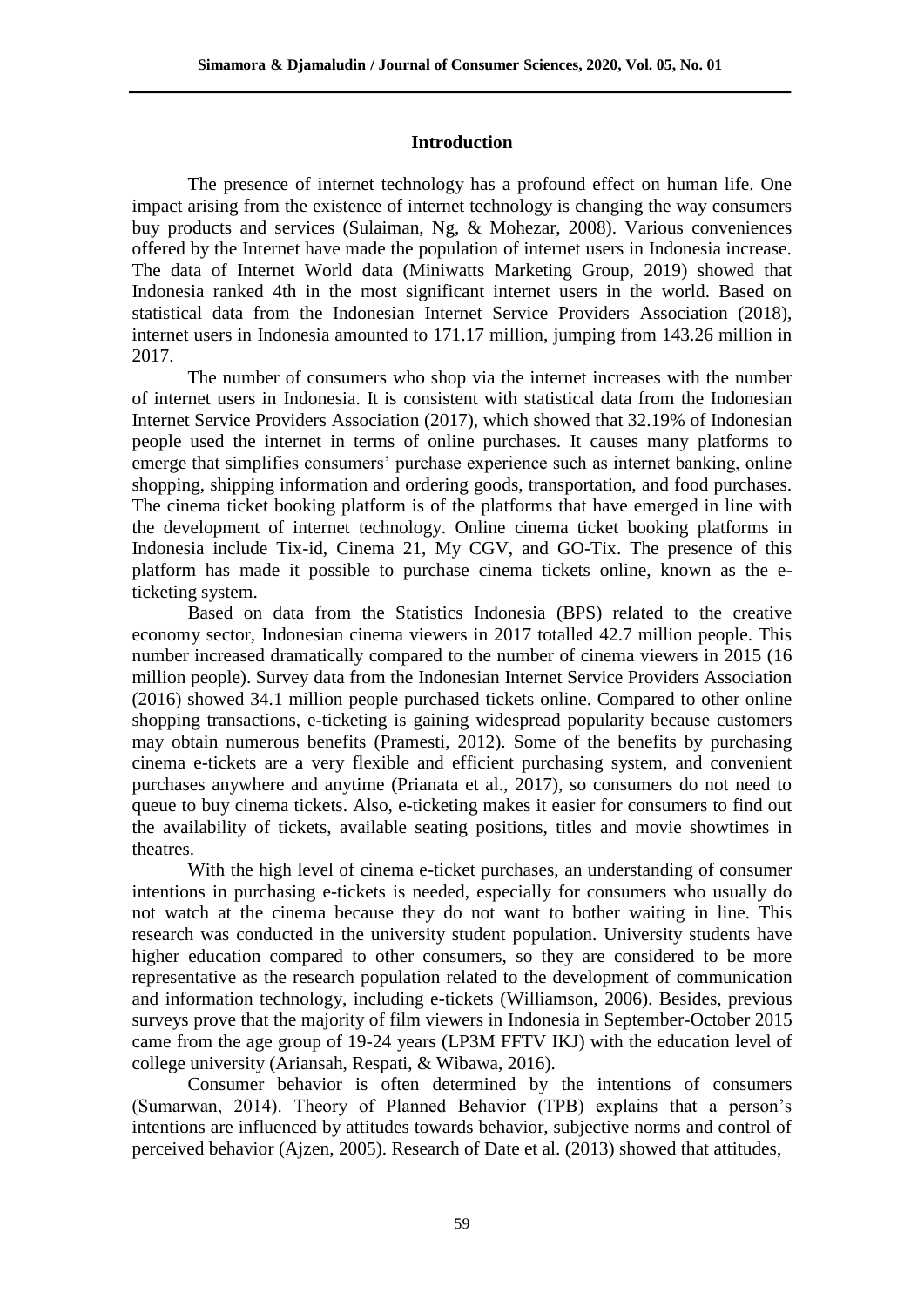subjective norms, and perceived behavioral control influenced consumer intentions to adopt internet banking. Other studies also showed that attitudes towards behavior, subjective norms, and perceived behavioral control had a significant effect on intention (Kassem & Lee, 2004; Ma'ruf, 2005; Haghigh et al., 2012; Farizi & Tjahjono, 2016; Lestari et al., 2017; Ariyanto, 2018; Nugroho et al., 2018; Fikri et al., 2019; Setiawati et al., 2018). These studies used the Theory of Planned Behavior (TPB) as the analysis tool of the purchase intention. However, research on the purchase of e-tickets is still very scarce, especially in Indonesia, and no one has examined the cinema e-ticket using the Theory of Planned Behavior (TPB) approach. Research on e-ticket in Indonesia was carried out on aircraft e-ticket purchases (e.g., Andriandi & Peniarsih, 2018). Therefore, research on the analysis of intention to purchase cinema e-tickets using the Theory of Planned Behavior (TPB) approach is essential.

Based on the explanation above, this study aims to 1) identify the social demographic characteristics of participants who have never bought a cinema e-ticket; 2) identify attitudes towards behavior, subjective norms, behavioral control, and intention to purchase cinema e-tickets; 3) analyze the relationship of participants' demographic characteristics, attitudes towards behavior, subjective norms, behavioral control, and intention to buy cinema e-tickets; 4) analyze the effect of attitudes towards behavior, subjective norms, and behavioral control on the intention to buy cinema e-tickets.

### **Methods**

#### **Research Design**

This study used a cross-sectional study design with a quantitative approach. This study used survey techniques for data collection.

### **Participants**

The population in this study were IPB University students. The research frame sampling consisted of IPB Bachelor Program students who had watched cinema but had never bought cinema tickets online (e-ticket). Furthermore, a sample of 225 students participated in this study. The number of samples taken was based on the SEM rule of thumb analysis, that is, the number of indicators multiplied by five (Latan, 2013).

### **Measures**

The attitude towards behavior in this study is a positive or negative assessment of participants in buying cinema e-tickets. Attitude measurement tools used were developed from Lestari, Muflikhati, and Suharjo (2013) and Prayidyaningrum and Djamaludin (2016) consisting of twelve statements: eight behavioral belief statements and six statements of outcome evaluations with a Cronbach's Alpha value of 0.814. Subjective norms refer to participants' perceptions that are influenced by other parties who will control the interest in buying or not buying cinema e-tickets, including family, relatives, and friends. Subjective norms are measured using six statements consisting of three normative beliefs and motivation to comply with a Cronbach's Alpha value of 0.866. Perceived behavioral control in this study is the ease or difficulty felt by participants to buy cinema e-tickets. Perceived behavioral control consists of nine statements about control beliefs and nine statements about the power of control with a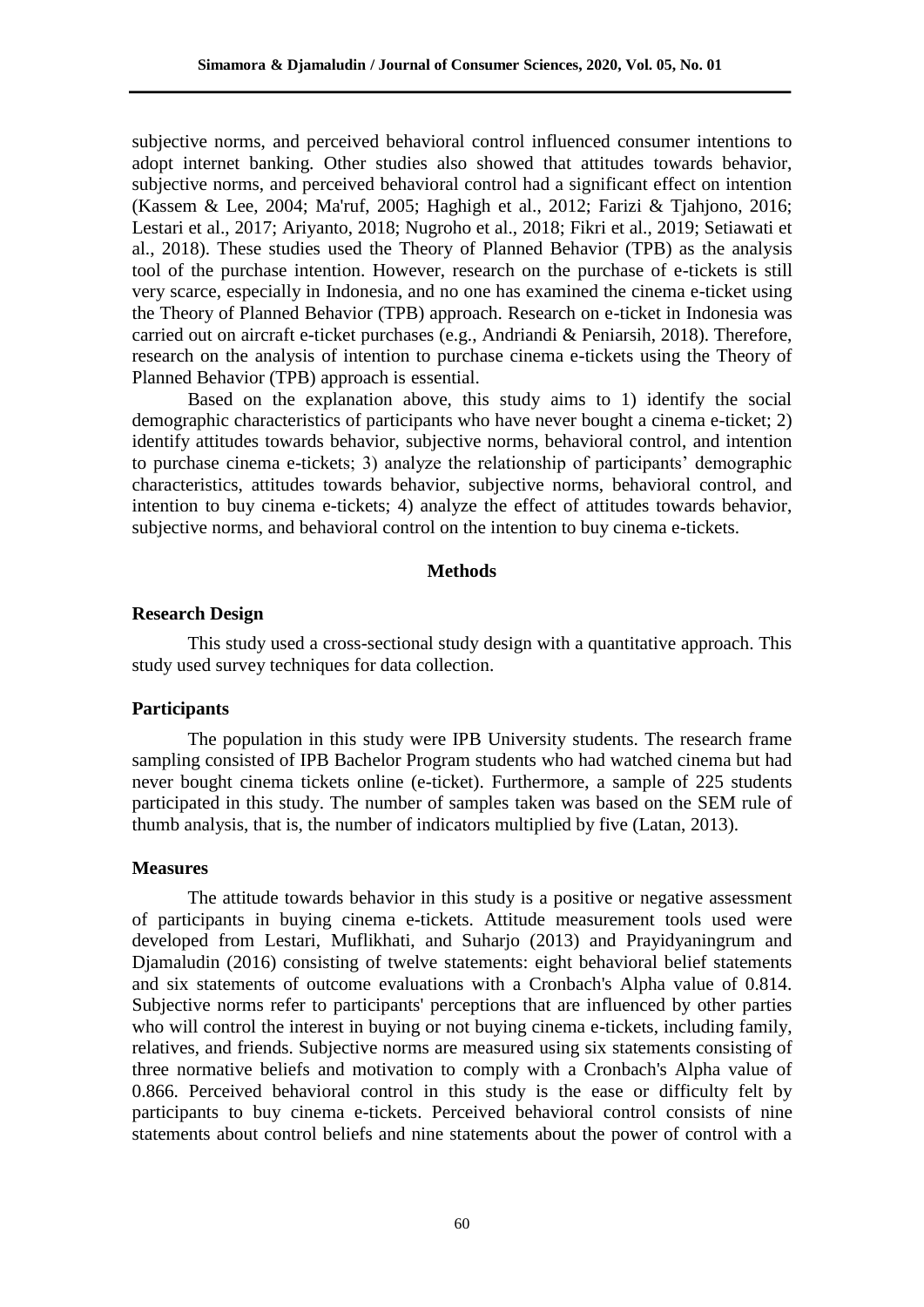Cronbach's Alpha value of 0.803. Cinema e-ticket purchase intentions are measured using four statement items with a Cronbach's Alpha value of 0.822.

The assessment of attitude instruments towards behavior, subjective norms, perceived behavioral control, and intentions were rated on a scale of 1-4 (1=strongly disagree; 2=disagree; 3=agree; 4=totally agree). The answers were then compiled by transforming the obtained value/score into an index score. Categorizing data for variables in this study consisted of high, medium, and low categories, using cut-offs which included of three types namely, low  $(\leq 33.33)$ ; moderate  $(33.33-66.66)$ ; and height ( $> 66.66$ ).

### **Data Collection Technique**

The type of data used in this study was the primary data. Primary data were obtained by filling out an online questionnaire that was created using Google Form. Primary data referred to in this study included the demographic characteristics of participants, attitudes towards behavior, subjective norms, perceived behavioral control, and intention to purchase e-ticket cinema.

### **Analysis**

Statistical analysis of this research included descriptive analysis, reliability test, validity test, correlation test, and Structural Equation Modeling (SEM). Descriptive analysis was used to identify participants' demographic characteristics, attitudes towards behavior, subjective norms, perceived behavioral control, and intentions to purchase cinema e-tickets. It includes frequency, average, standard deviation, maximum, and minimum values. Participants' answers to the measurement items on the research variables were compiled by transforming the value obtained into an index score. The index score of each study variable was then categorized as low  $(\leq 33.33)$ , moderate (33.33-66.66), and high (>66.66).

Analysis using the Structural Equation Modeling (SEM) method was carried out using the Analysis of Moment Structures (AMOS) 21.0 program. The SEM was to analyze the effect of exogenous variables (independent latent variables) on endogenous variables (latent dependent). Exogenous variables in this study were attitudes towards behavior, subjective norms, and perceived behavioral control while the intention was the endogenous variable. Models produced through SEM were analyzed based on Goodness of Fit criteria (Wijayanto, 2008) as follows: Chi-Square (*p*≥0.05), Adjusted Goodness of Fit (AGFI  $\geq$  0.90 for good fit and 0.80  $\leq$  AGFI  $\leq$  0.90 for marginal fit), Goodness of Fit Indices (GFI  $\geq$  0.90 for good fit and 0.80  $\leq$  GFI  $\leq$  0.90 marginal fit), Comparative Fit Index (CFI  $\geq$  0.90 for good fit and 0.80  $\leq$  CFI  $\leq$  0.90 for marginal fit), Normed Fit Index (NFI  $\geq$  0.90 for good fit and 0.80  $\leq$  NFI  $\leq$  0.90 for marginal fit), and Root Mean Square Error of Approximation (RMSEA  $\leq$  0.08 for good fit and RMSEA  $\leq$ 0.05 for close fit).

### **Findings**

### **Participant Characteristics**

The results showed that female participants dominated this study (71.1%), and the rest was men (28.9%). The age of participants was in the range of 18 to 23 years, with the largest proportion of the total participants aged 21 years (35.1%). The amount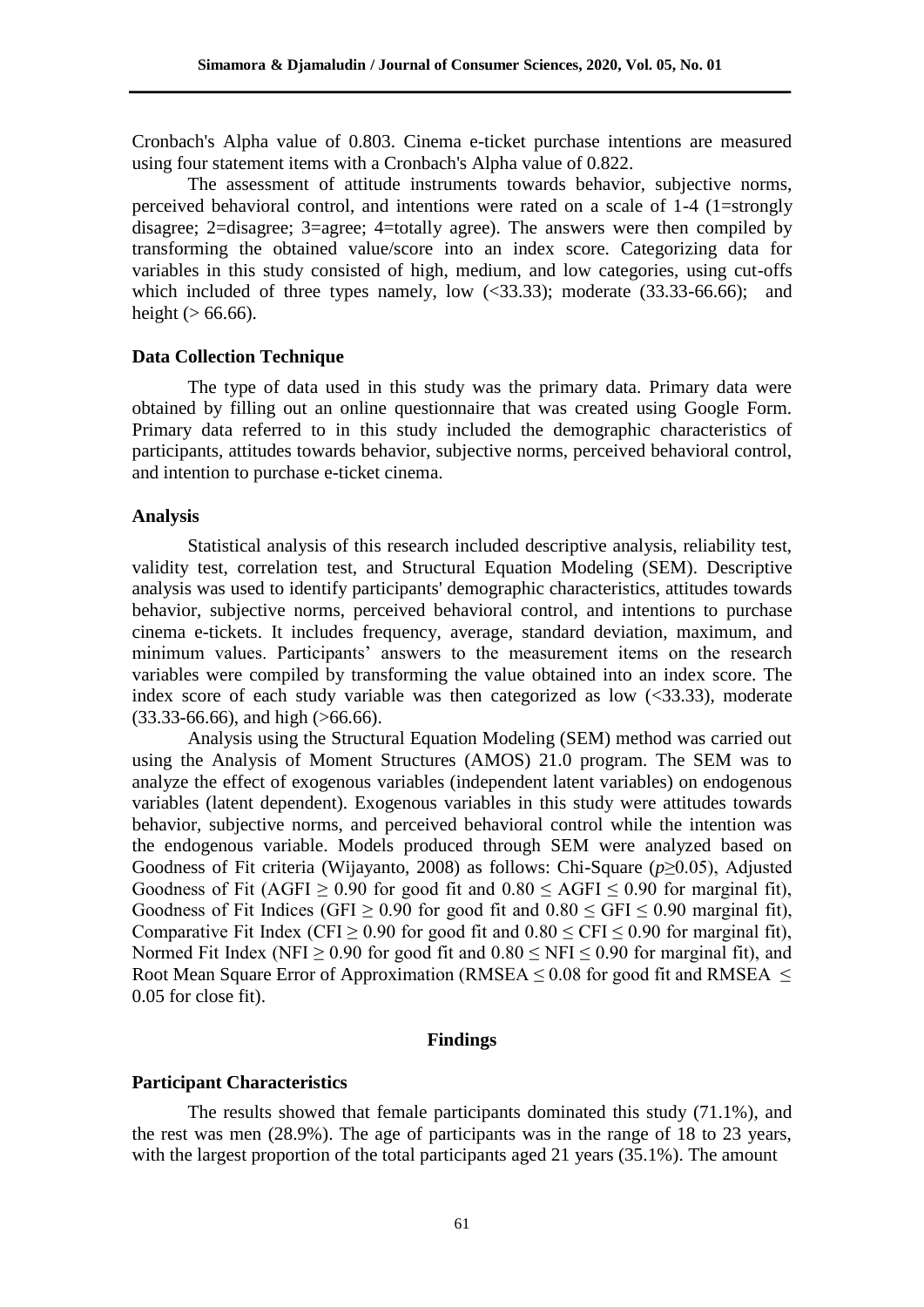of monthly allowance ranged from Rp400,000 to Rp6,500,000, with an average of Rp1,186,222.6 per month. The participant's allowance per month was dominated by less than or equal to Rp1,000,000 by (60.4%).

There were ten faculties at IPB University. The faculty with the largest number of participants in this study was the Faculty of Human Ecology (24.5%). On the other hand, the faculty with the smallest number of participants was the Business School (0.4%). Also, the results of the study showed that eighth-semester students dominated (43.6%) and the least was the tenth-semester students (1.8%). More than half of participants reported watching a movie at the cinema one time in 3 months.

### **Attitudes towards Behavior**

Attitudes towards behavior are determined by behavioral beliefs (namely, ideas about the consequences due to certain behaviors) and outcomes evaluation (namely, evaluations of the consequences of behavioral beliefs) (Ajzen, 2005). Based on the results of the study, the attitudes towards behavior of half of the participants were classified as moderate as many as 57.8%, the remaining 4% of participants had low attitudes toward behaviors, and as many as 38.2% were classified as high attitudes towards behaviors (Table 1).

| Table 1. Distribution of participants by attitudes towards behavior, subjective norms, |  |  |  |  |
|----------------------------------------------------------------------------------------|--|--|--|--|
| perceived behavioral control, and intention                                            |  |  |  |  |

| Variable                        | Low           |      | Moderate |      | High |      | $Mean \pm SD$     | Min-Max          |  |
|---------------------------------|---------------|------|----------|------|------|------|-------------------|------------------|--|
|                                 | n             | $\%$ | n        | $\%$ | n    | %    |                   |                  |  |
| Attitudes towards behavior      | 9             | 4.0  | 130      | 57.8 | 86   | 38.2 | $61.47 \pm 16.03$ | 24.4-100         |  |
| Subjective norms                | 53.           | 23.6 | 148      | 65.8 | 24   | 10.7 | $43.9 \pm 16.6$   | $0.00 - 91.11$   |  |
| Perceived behavioral<br>control | $\mathcal{D}$ | 0.9  | 178      | 79.1 | 45   | 20.0 | $55.51 \pm 12.91$ | 29.63-94.07      |  |
| Intention                       |               | 13   | 75       | 33.3 | 147  | 65.3 | $66.74 \pm 16.67$ | $00.00 - 100.00$ |  |

### **Subjective Norms**

Subjective norms are participants' perceptions of the influence of others who are considered necessary in their lives that will influence their interest in buying or not buying cinema e-tickets. Ajzen (2005) explained that subjective norms could be built by normative beliefs (namely, trust in others) and motivation to comply (namely, one's desire to obey people around them). The results showed that half of the participants reported a moderate level of the subjective norm (65.8%). The remaining was classified as low and high as many as 23.6% and 38.2%, respectively. The average index score of the subjective norms showed a low result of 43.9 (Table 1).

### **Perceived Behavioral Control**

Perceived behavioral control is the participants' perception of the ease or difficulty in buying cinema e-tickets. Ajzen (2005) explained that perceived behavioral control could be built by control beliefs (namely, several factors supporting an action/behavior) and power of control (namely, one's strength related to the factors that support the behavior). The results showed that more than half of the participants had a moderate category of perceived behavioral control that reached 79.1%, as many as 0.9% was categorized low, and only 20% of a high level of perceived behavioral control. The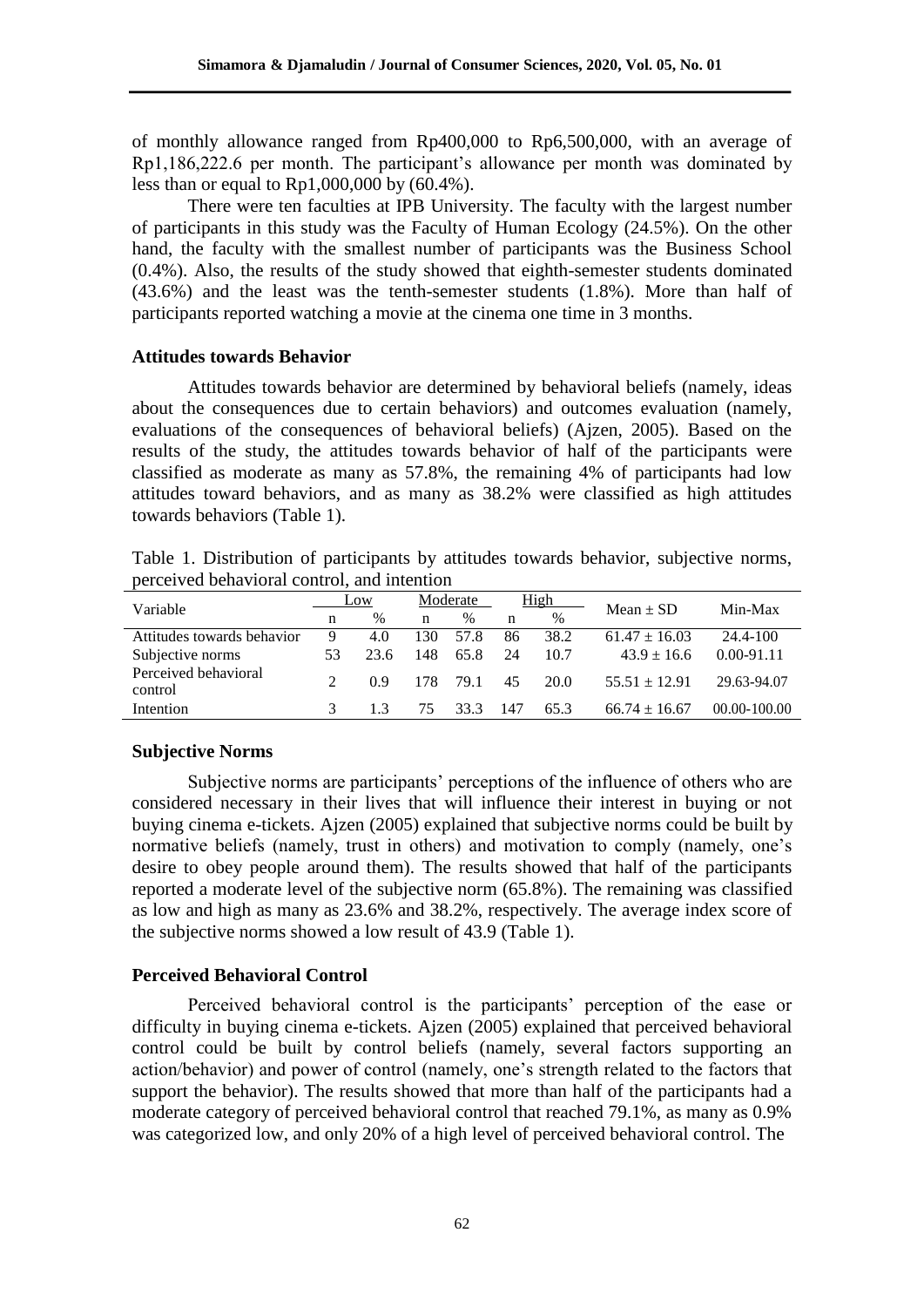average attainment of the perceived behavioral control index score was also relatively low, at 55.51 (Table 1).

## **Purchase Intention**

The intention is the desire to buy or not buy a cinema e-ticket. More than half of participants had high-categorized intentions with a proportion of 65.3%. The remaining 1.3% of participants had purchase intentions that fell into the low category, and 33.3% of participants fell into the medium category. The average intention index score was in the medium category of 66.74 (Table 1).

## **Relationship of Participant Characteristics, Attitudes towards Behavior, Subjective Norms, Perceived Behavioral Control, and Purchase Intentions**

Table 2 shows the results of the correlation test. There was a significant negative relationship between age and subjective norms  $(r=0.157; p<0.05)$ , meaning that the older the participant, the lower the subjective norms. There was a significant negative relationship between age and behavior control  $(r=-0.151; p<0.05)$ . It means that the older the participant, the lower the perceived behavioral control. Also, age had a significant negative relationship with intention  $(r=-0.140; p<0.05)$ . It means that the older the participant, the lower the intention to buy cinema e-tickets.

| Variable                     | <b>Attitudes</b><br>towards behavior | Subjective<br>norms | Perceived<br>behavioral<br>control | Purchase<br>intention |
|------------------------------|--------------------------------------|---------------------|------------------------------------|-----------------------|
| Gender                       | 0.057                                | 0.768               | 0.388                              | 0.538                 |
| $(0=male, 1=female)$         |                                      |                     |                                    |                       |
| Age (year)                   | $-0.062$                             | $-0.157*$           | $-0.151*$                          | $-0.140*$             |
| Semester level               | $-0.135*$                            | $-0.233**$          | $-0.165*$                          | $-0.188**$            |
| Monthly allowance            | $-0.084$                             | $-0.138*$           | 0.058                              | $-0.007$              |
| Frequency of watching cinema | $-0.056$                             | $-0.023$            | 0.068                              | 0.113                 |

Table 2. Correlation coefficients between participant characteristics, attitudes towards behavior, subjective norms, perceived behavioral control, and purchase intention

Note. (\*) significant at *p*<0.05; (\*\*) significant at *p*<0.01

There was a significant negative relationship between semester levels, attitudes towards behavior ( $r=-0.135$ ;  $p<0.05$ ). It shows that the higher the semester level, the lower the attitude towards buying e-tickets. There was a significant negative relationship between semester level and subjective norm  $(r=0.233; p<0.01)$ , meaning that the higher the semester level, the lower the subjective norms. The semester level also had a significant negative relationship with perceived behavioral control (r=-0.165;  $p<0.05$ ). It means that the higher the semester level, the lower the perceived behavioral control. There was a significant negative relationship between semester levels and intentions to purchase cinema e-tickets  $(r=-0.188; p<0.01)$ . It means that the higher the semester level, the lower the intention to buy cinema e-tickets. The allowance had a significant negative relationship with subjective norms ( $r = -0.138$ ;  $p < 0.05$ ). It shows that the higher the allowance, the lower the subjective norm.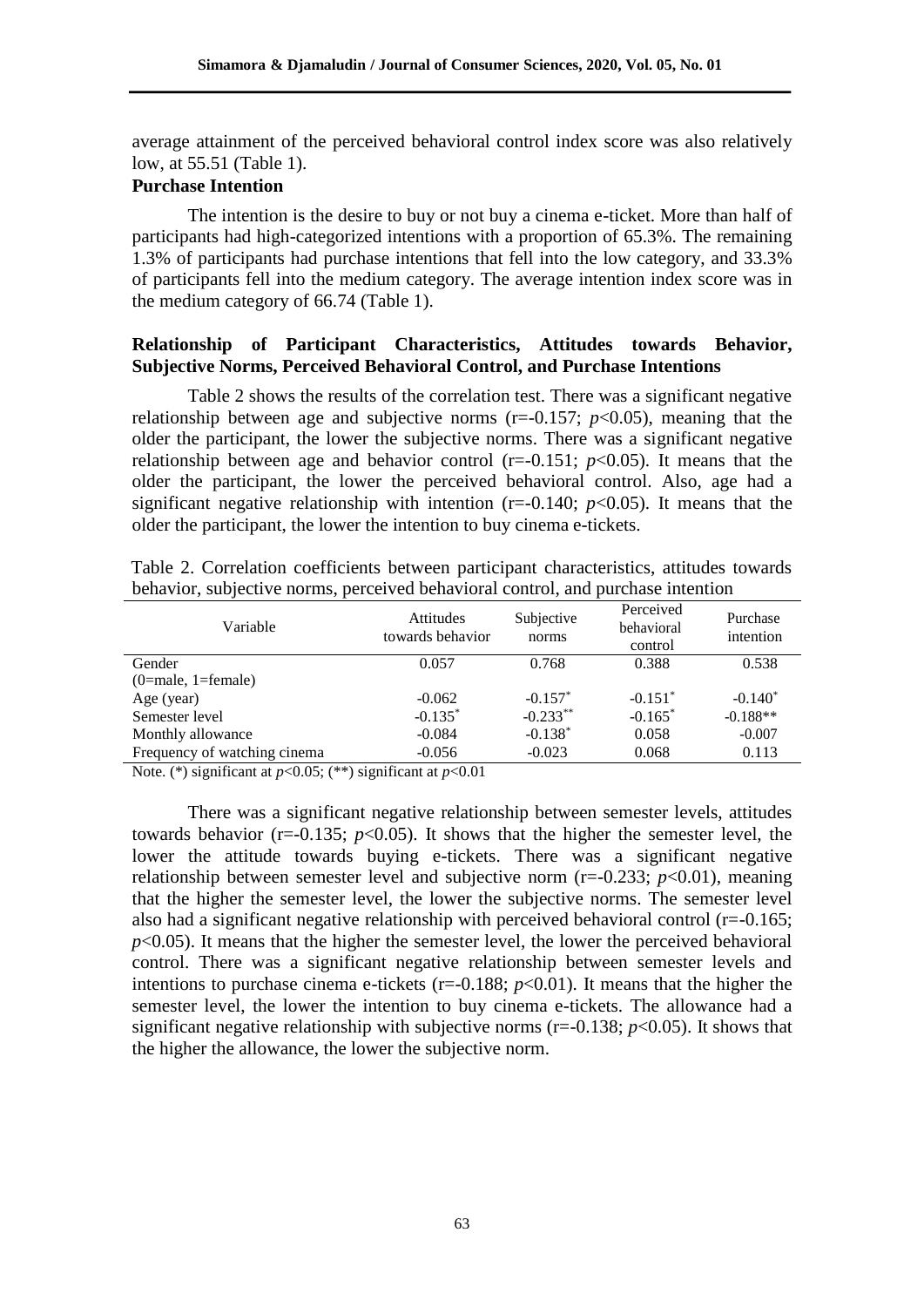### **The Goodness of Fit Tests**

### *Measurement Model Fit*

The measurement model shows how the manifest or observed variable represents the latent construct. The method used to test the suitability of the measurement model is the validity and reliability tests (Latan, 2013). The validity test in SEM was carried out through the average variance extracted (AVE) test by looking at the average of the variance extracted between indicators of a variable, while the reliability test was carried out through the construct reliability (CR) test by testing the reliability and consistency of the data. The results of reliability and validity testing using construct reliability (CR) and average variance extracted (AVE) tests are shown in Table 3.

Table 3. The values of construct reliability (CR) and average variance extracted (AVE)

| Latent variable            | CR   | AVE  |
|----------------------------|------|------|
| Attitudes towards behavior | 0.87 | 0.48 |
| Subjective norms           | 0.95 | 0.79 |
| Behavioral control         | 0.87 | 0.46 |
| Purchase intention         | 0.74 | 0.42 |

Based on the test results, subjective norms had fulfilled the reliability requirements with CR values greater than or equal to 0.7 and AVE values greater than or equal to 0.5. This indicates that subjective norm variables had described their latent constructs well. Based on the above results, the AVE value obtained from the variables of attitudes towards behavior perceived behavioral control, and the intention was smaller than 0.5. However, the CR value was above 0.7. Thus the convergent validity of the latent construct was quite adequate.

### *Overall Model Fit*

The goodness of fit for the overall model is used to examine the model appropriateness. The results of this test are declared feasible if they meet the specified criteria. Analysis of the suitability test has many criteria in which it would be better to have the model meets more than one of these criteria (Widarjono, 2010). The results of the model fit, as presented in Table 4, show that the model is already in good fit criteria, but there are some indices in marginal criteria.

| Cut-off value                     | Result | Remark       |
|-----------------------------------|--------|--------------|
| $0.80 \leq$ GFI $\leq 0.90$       | 0.863  | marginal fit |
| $0.80 \leq \text{AGFI} \leq 0.90$ | 0.831  | marginal fit |
| > 0.90                            | 0.924  | good fit     |
| > 0.90                            | 0.925  | good fit     |
| $0.80 \leq NFI \leq 0.90$         | 0.847  | marginal fit |
| ${}_{\leq 0.08}$                  | 0.060  | good fit     |
|                                   |        |              |
| ${}_{0.1}$                        | 0.056  | good fit     |
|                                   |        |              |

Table 4. Results of the overall model fit criteria

## *Contribution of Indicators to Latent Variables*

The relationship between an indicator with its dimensions and the relationship between the indicator with its latent variable can be identified through the factor loading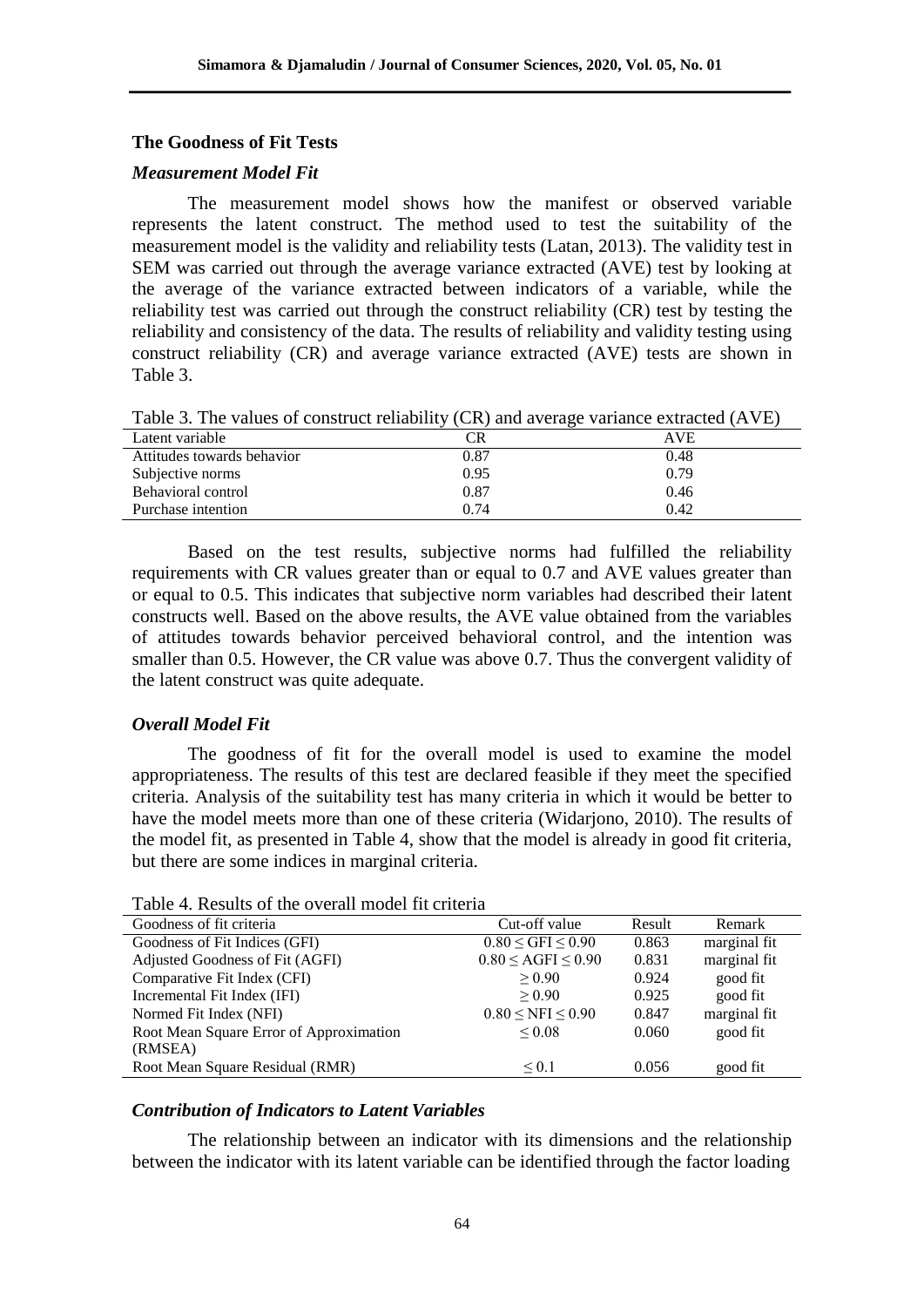value. This value indicates the extent to which each indicator explains the dimensions as well as latent variables. The biggest factor loading value suggests that the indicator is the factor that most contributes to the formation of variables. The higher the factor loading value, the higher the contribution of the indicator to forming the variable. The contribution of each indicator with latent variables is presented in Figure in 1.

The indicator that had the greatest contribution to the latent variable attitudes towards behavior was the OE3 ("It is very important to make e-ticket purchases easy and practical") with a factor loading value of 0.77. The indicator that had the least contribution to the variable was the OE1 ("The cinema e-ticket system will facilitate ticket purchase transactions") with a factor loading value of 0.60. These indicators belong to the dimension of outcomes evaluation. These results indicate that the indicator OE3 explains attitudes towards behavior as many as 77%, whereas the indicator OE1 explains attitudes towards behavior as many as 60%.

The indicators that had the strongest and the weakest contributions in forming the subjective norm were in the dimension of the motivation to comply. The most substantial contribution was the MC2 ("I will recommend my friend buying a cinema eticket") with a factor loading value of 0.97. The weakest indicator to explain the subjective norm was the MC1 ("I will recommend my family buying a cinema e-ticket") with a factor loading value of 0.64.



Note: AB=Attitudes towards behavior, BB=Behavioral belief, OE=Outcomes evaluation, SN=Subjective norm, NB=Normative belief, MC=Motivation to comply, PBC=Perceived behavioral control, CB=Control belief, PC=Power of control, NIAT=Intention

### Figure 1. SEM analysis model and the value of factor loading of each indicator towards the latent variable

The indicator that had the highest contribution to the latent variable perceived behavioral control was the PC2 ("Bad image from the cinema e-ticket purchase platform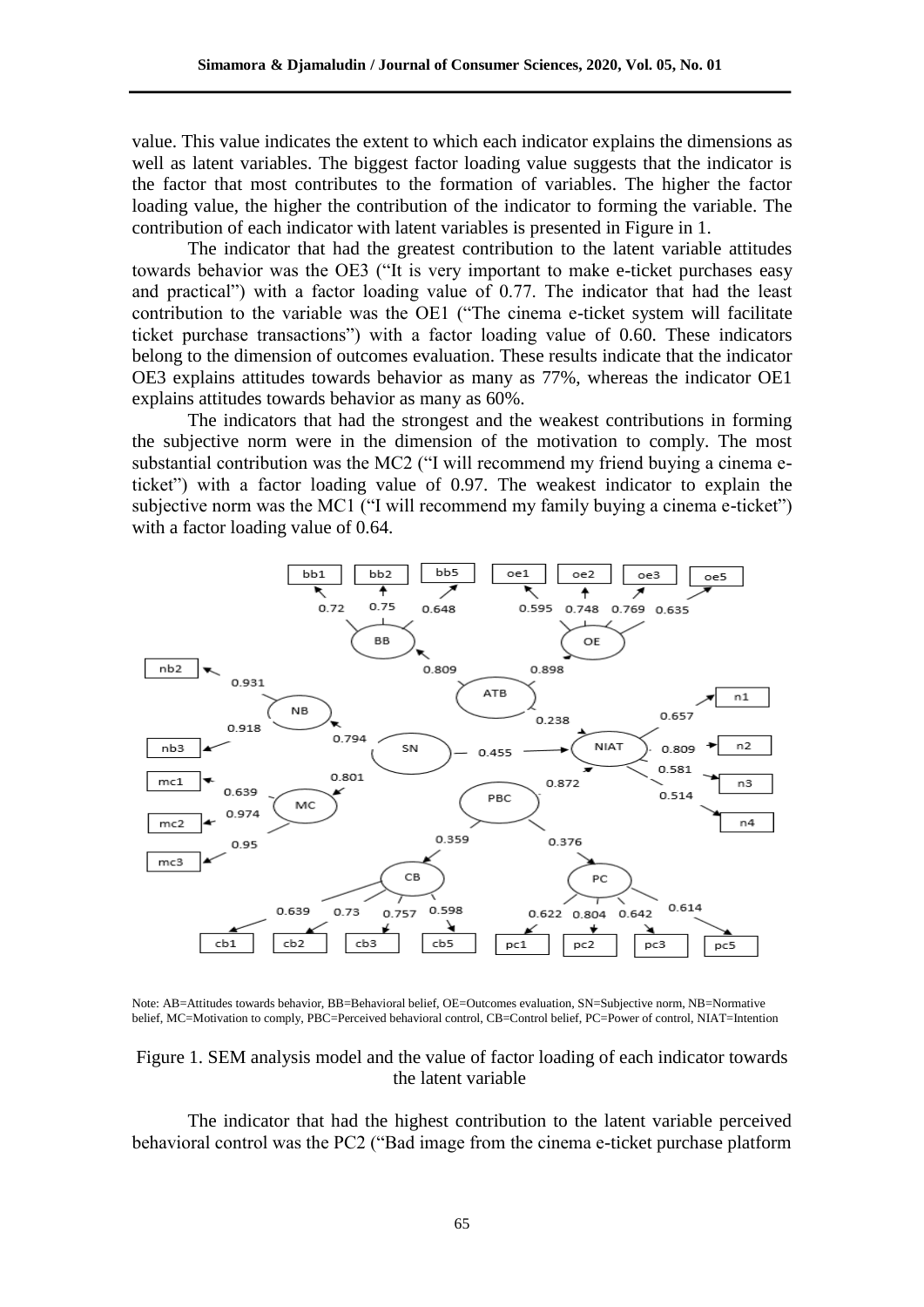will make me reluctant to buy a cinema e-ticket") with a factor loading value of 0.80. The CB5 had the smallest contribution to the perceived behavioral control ("The number of e-ticket purchasing platforms makes it easy to buy a cinema e-ticket") with a factor loading value of 0.60.

The intention consists of four statement indicators. The most substantial contribution explaining the variable was the indicator N2 ("I intend to buy a cinema eticket if I have enough money") with a factor loading value of 0.81. The indicator that had the least contribution to the variable was the N4 ("I intend to buy a cinema e-ticket if there are discounts offered") with a factor loading value of 0.51.

## **Effect of Attitudes towards Behavior, Subjective Norms, and Perceived Behavioral Control on the Purchase Intention of Cinema E-tickets**

A significant effect of a variable on other variables can be seen from the p-value and critical ratio values. This study used a significance level of 0.05 (95% confidence level). At the 0.05 significance level, the critical ratio value of each variable must be higher than 1.96. If the p-value indicates a number smaller or equal to 0.05 and a critical ratio value higher than 1.96, then the variable has a significant effect on another variable (Latan, 2013). Conversely, if the p-value is higher than 0.05, and the critical ratio value is less than 1.96, the variable has no significant effects on another variable. The value of the path coefficient indicates the magnitude and direction of the effect. The effect of each variable is shown in Table 5.

Table 5. Effect of attitudes on behavior, subjective norms, perceived behavioral control on purchase intentions of cinema e-tickets

| Path                                                 | Path        | Critical ratio | Remark                  |
|------------------------------------------------------|-------------|----------------|-------------------------|
|                                                      | coefficient |                |                         |
| Attitudes toward behavior $\rightarrow$ Intention    | $0.238*$    | 3.089          | H <sub>1</sub> accepted |
| Subjective norms $\rightarrow$ Intention             | $0.455*$    | 4.955          | H <sub>2</sub> accepted |
| Perceived behavioral control $\rightarrow$ Intention | $0.872*$    | 2.001          | H <sub>3</sub> accepted |

Note. (\*) significant at  $p<0.05$ 

The results of hypothesis testing showed that all hypotheses were accepted which indicated the significant influence of exogenous variables on endogenous variables. Hypothesis one showed that attitudes towards behavior had a significant positive effect on purchase intention of cinema e-tickets with a path coefficient of 0.238. This value means that the higher the participant's attitudes towards behavior, the higher the purchase intention of cinema e-tickets. The results of the analysis on hypothesis two showed that subjective norms had a significant positive effect on the purchase intention of cinema e-tickets with a path coefficient of 0.455. This value means that the higher the participant's social support to buy cinema e-tickets, the higher the intention to purchase cinema e-tickets. The next hypothesis showed that perceived behavioral control had a significant positive effect on the purchase intention of cinema e-tickets with a path coefficient of 0.872. It means that the higher the participant's level of trust and strength regarding the ease of buying cinema e-tickets, the higher the purchase intention of cinema e-tickets. All hypotheses were accepted because the critical ratio value was higher than 1.96, and the p-value was less than 0.05. In terms of the magnitude of the influence of the three variables on the purchase intention of cinema e-tickets, perceived behavioral control showed the most substantial effect on the purchase intention of cinema e-tickets.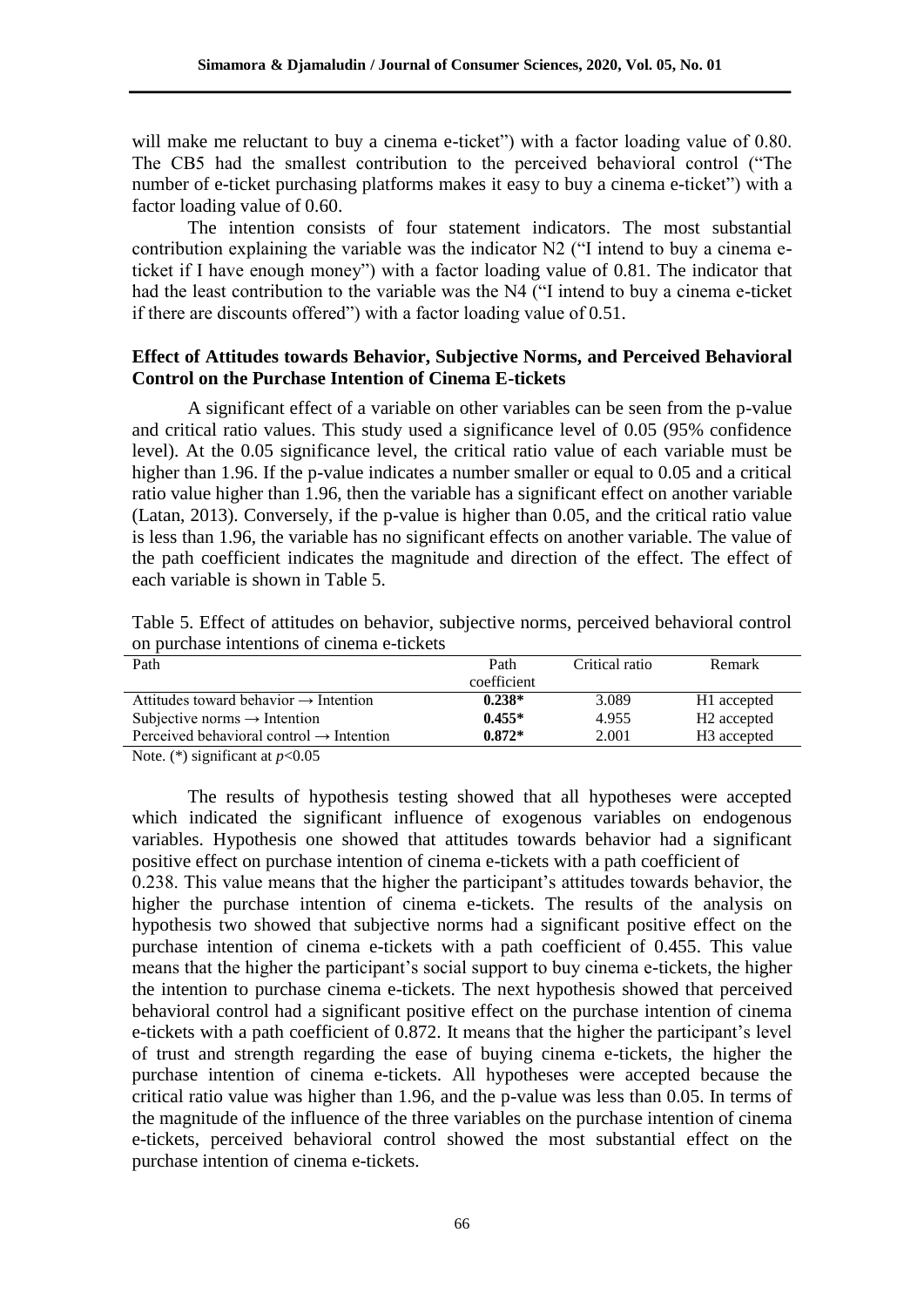### **Discussion**

The results of this study proved that aspects that determine consumer intentions based on Theory of Planned Behavior (Ajzen, 2005), including attitudes toward behavior, subjective norms, and perceived behavioral control had a positive influence on purchase intentions of cinema e-tickets. Participants who have positive attitudes towards the purchase of cinema e-tickets, receive great encouragement from other people to make e-ticket purchases, and have positive perceptions of cinema e-ticket purchases are more likely to have high intentions to buy cinema e-tickets.

Perceived behavioral control is an individual's perception of the ease and difficulty of doing a particular behavior (Ajzen, 2005). Perceived behavioral control consists of two dimensions, namely control belief (that is, trust whether a factor can support or inhibit the purchase of cinema e-tickets) and power of control (that is, perceptions about how strongly these factors can influence the purchase of cinema etickets). The dimension that most contributed to the behavioral control variable was the power of control with a factor loading value of 0.376. This finding is following Yasaningthias' result (2018), which stated that the dimension of the power of control had an enormous contribution in shaping perceived behavioral control compared to control belief.

The results of this study indicate that perceived behavioral control had the most considerable influence on purchase intentions of cinema e-tickets because it had the highest factor loading value. It means that perceived behavioral control provided the most considerable influence on purchase intention of cinema e-tickets compared to other variables. This finding is in line with Ariyanto's research (2018) which found that behavioral control was the most significant factor influencing repurchase intentions of e-money. Thus, perceived opportunities and available resources play a role in shaping the purchase intention of cinema e-tickets.

Perceived behavioral control illustrates participants' confidence in their ability to use the cinema e-ticketing platform. It can be shown from several statements in the questionnaire that have passed the model compatibility test. More than half of the participants had low perceived behavioral control. It means that participants are less confident and feel obstacles in buying cinema e-tickets, such as less sure that cinema etickets can be purchased anywhere, less sure of a positive image on the e-ticketing platform, less confident that a simple platform can facilitate purchasing, and less convinced that the e-ticketing platforms will make purchasing easier. The obstacle perceived by participants in purchasing cinema e-tickets is the difficulty in topping up (replenishing the balance).

Subjective norms are defined as one's view or perception that is influenced by other parties which are considered necessary in his/her life (Ajzein, 2005). Two dimensions determine subjective norms are normative belief and motivation to comply. The data analysis found that motivation to comply had the most contribution to the subjective norm. This result is not in line with the research of Yasaningthias (2018), which stated that normative beliefs contributed the most to subjective norms. The subjective norm was the variables that have the second most influence after perceived behavioral control of purchase intentions. This finding supports the research of Rustam, Widya, and Rukhviyanti (2015), which found that subjective norms were the second factor that influenced the intention to use mobile banking.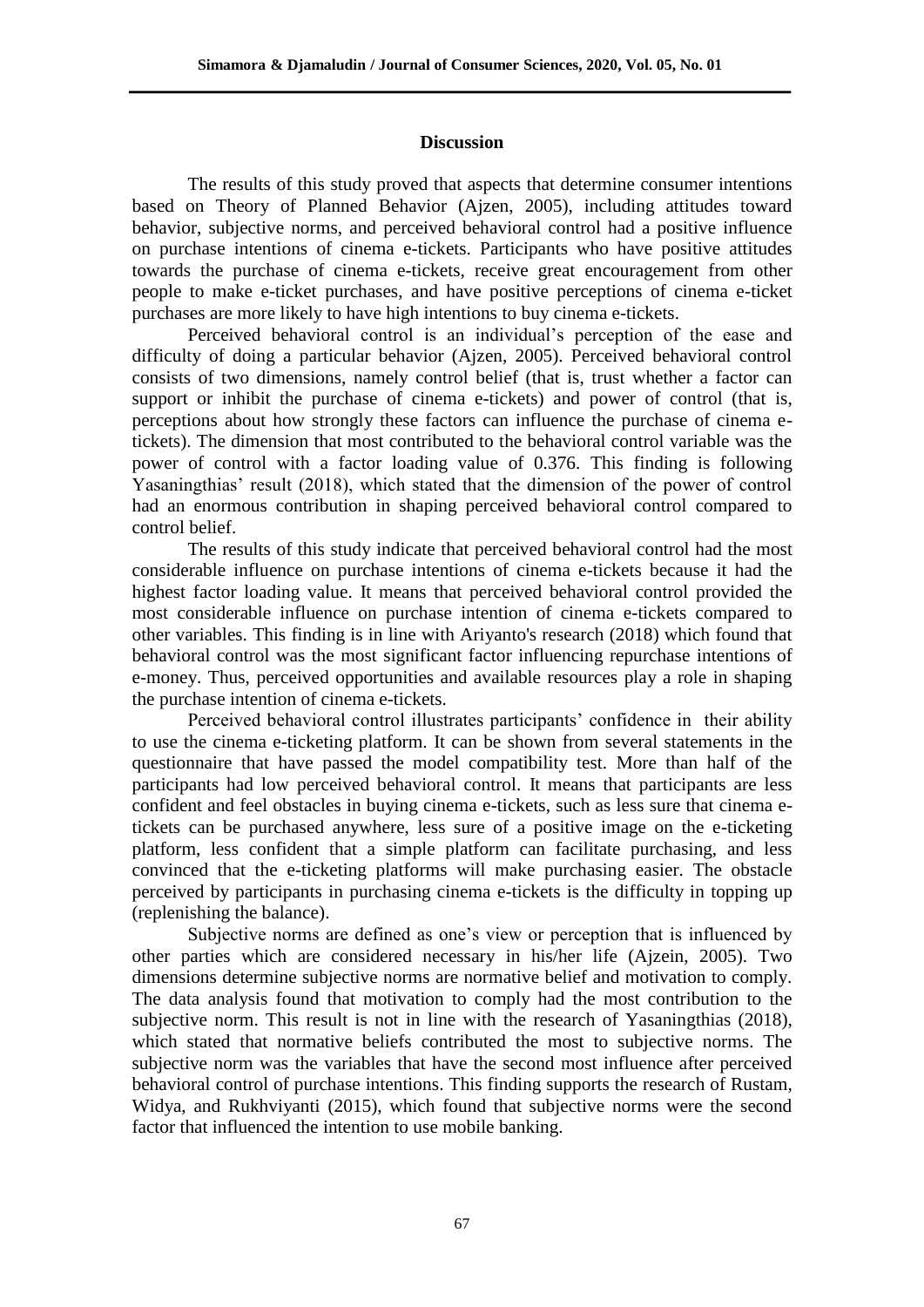Subjective norms can be seen from participants' perceptions of social influence or social support. Half of the participants reported low subjective norms which mean that the participants are lack of support to buy cinema e-tickets. Significant others are social figures that influence a person's decision to display or not to display a behavior (Ajzen, 2005). People who are considered to influence cinema e-ticket purchases include family, relatives, and friends. The results in this study found that friends were the social figure that most influenced participants' intention to purchase cinema etickets. Given that participants are young people who allegedly spend more time with friends and people from the same age group, friends are considered a very trustworthy figure. Thus, participants tend to consider friends' suggestions or recommedations highly.

The attitude towards behavior in this study refers to as participants' positive or negative evaluation in the purchase of cinema e-tickets. Attitudes towards behavior consist of two dimensions, that is, behavioral beliefs and outcome evaluation. This study found that the dimension that most contributed to the attitude towards behavior was the outcome evaluation. It is in accordance with Yasaningthias' research (2018) in which the outcome evaluation was more contributing to shaping the attitude towards behavior rather than behavioral belief. The attitude towards behavior was the variable showing the least influence on purchase intentions of cinema e-tickets. This finding is in line with the research by Lestari, Muflikhati, and Suharjo (2017), explaining that attitudes towards behavior had the least influence on credit card ownership intentions after perceived behavioral control and subjective norms.

More than half of the participants possessed a relatively low attitude score towards the purchase of cinema e-tickets. It means that participants do not agree that the purchase of cinema e-tickets will provide benefits and deliver participants to the expected destination. The expected objectives of participants in purchasing cinema etickets include gaining ease in ticket purchase transactions, making purchases that are easy and practical, and getting payment convenience, short lines, and time efficiency. This result is in line with Honantha (2012) who found that most consumers used etickets because it was practical, time-saving, inexpensive, and easily accessible anywhere.

Purchase intention in this study refers to the desire of participants to buy cinema e-tickets. The score of cinema e-ticket purchase intentions was in the medium category, or the participants had a reasonably good purchase intention of cinema e-tickets. Based on the participants' answers, participants intend to buy cinema e-tickets when they want to watch a movie in the future, when they have enough money and information, and if there are discounts.

The Spearman correlation test found that age had a significant negative relationship with subjective norms, behavioral control, and intention. Iy means that younger participants are more likely to possess higher subjective norms and higher intentions to buy e-ticket cinema. Aldamour et al. (2017) stated that younger consumers tended to use the latest technology and applications when ordering or buying flight tickets, while older consumers tended to use the traditional way. Also, it is essential to understand the age of consumers because each individual of a different age will use different products and services (Sumarwan, 2011). Age was negatively related to subjective norms, which means the older the participant's age, the lower the social support (subjective norms) in purchasing cinema e-tickets. It is arguably due to mature thoughts of older participants which allow them to make their own decisions, so they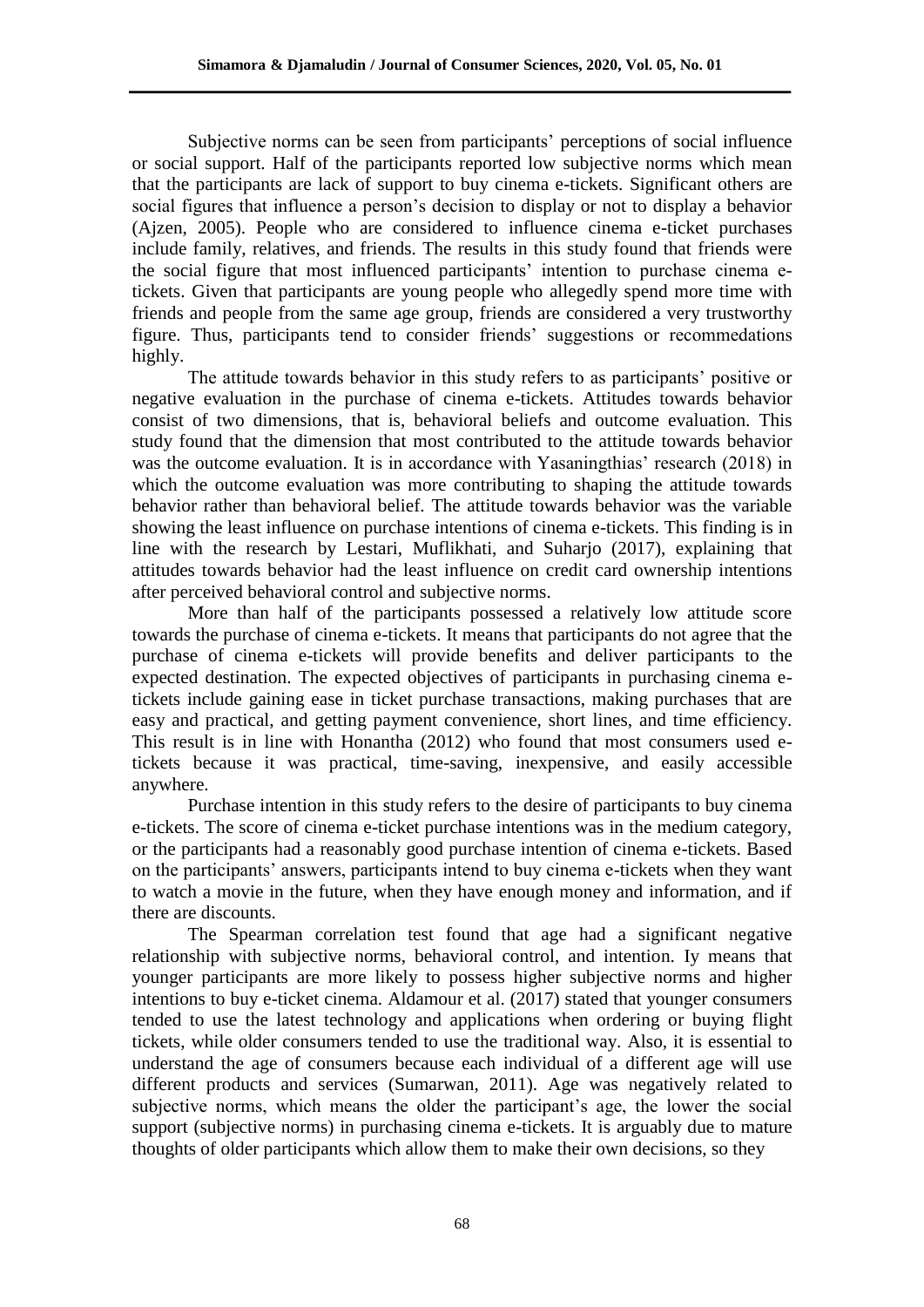are less affected by their social environment. Fitriani, Pratiwi, and Susanto (2015) stated that the maturity level of thinking of an individual increase along with his/her age and that their comprehension and mindset will develop. Besides, Khasan (2018) also found that age influenced decision making.

The semester level had a significant negative relationship with attitudes towards behavior, subjective norms, perceived behavioral control, and intention. It means that participants in higher semester level of the university are more likely to have worse attitudes towards buying cinema e-tickets, lower subjective norms, perceived behavioral control, and purchase intention of cinema e-tickets. Participants with higher semester levels have more extensive information, so they tend to be more selective in their attitude (Setiadi, 2010). Also, people who have higher levels of education will be more careful in considering their decisions (Rita & Kusumawati, 2011). This finding is in line with the opinion of Sumarwan (2011), which stated that a person's education level would affect their way of thinking about a problem. Khasan (2018) also found that education level influenced purchasing decisions.

Pocket money illustrates the level of ability of participants to buy goods and services. The participant's allowance had a significant negative relationship with subjective norms which means that the higher the participant's allowance, the lower the confidence in social support. One indicator of a person's social status is determined by income (Sumarwan, 2011). In this study, pocket money represents the income of participants. Participants who have a high allowance lack trust in someone who has a lower allowance. It is arguably because participants with a high allowance have a higher social status so that they may not easily receive suggestions or recommendations from others. This finding is consistent with the statement of Engel et al. (1994) that one's social status influenced one's decision making. However, the results of the study are not in line with research by Tsalitsa and Rachmansyah (2016) who found that someone who had a high income tended to follow the lifestyle of his/her social environment.

The limitation of this study is that no random sampling is taken so that this study cannot be generalized at the same population level. The characteristics of participants obtained were homogeneous so that the data collected focused on specific groups such as age, gender, and pocket money. Also, the examination of this study is limited to purchase intentions while the Theory of Planned Behavior explains the behavioral stage rather than the intention stage so this study has not thoroughly described the behavior of cinema e-ticket purchases.

### **Conclusion and Recommendation**

### **Conclusion**

The majority of participants in this study were female, dominated by eighthsemester students, coming from all faculties at IPB, the majority had an allowance of less than or equal to Rp1,000,000, and watched cinema once in three months. The correlation test results showed that age had a negative relationship with subjective norms, perceived behavioral control, and intention. The semester level was negatively related to attitudes towards behavior, subjective norms, perceived behavioral control, and intention, whereas pocket money had a negative relationship with subjective norms. The three aspects of Theory Planned Behavior (attitudes towards behavior, subjective norms, and perceived behavioral control) showed positive effects on the intention to purchase cinema e-tickets. The perceived behavioral control had the most impact on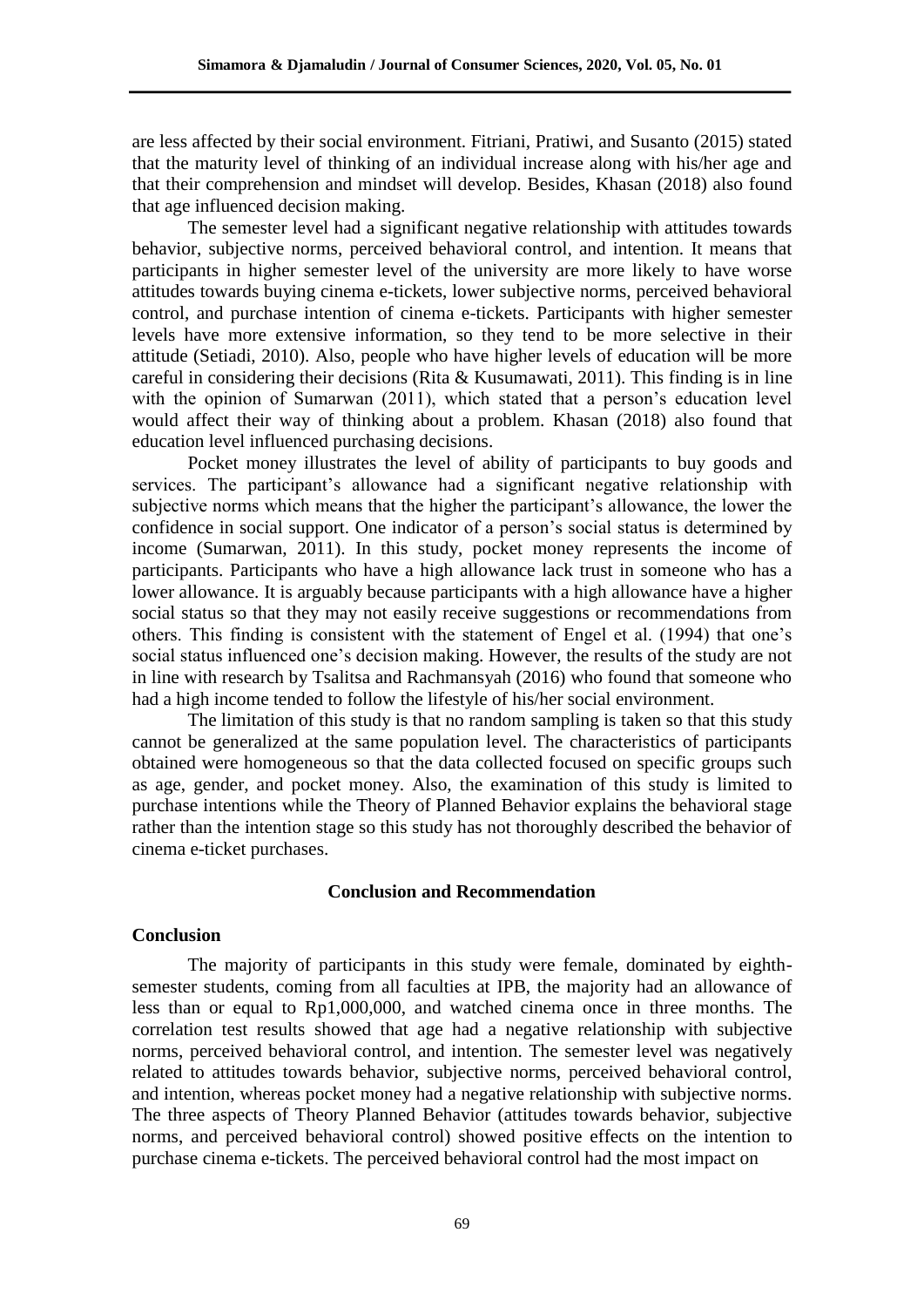cinema e-ticket purchase intentions, followed by subjective norms and attitudes towards behavior.

### **Recommendation**

Based on the results of the study, attitudes towards behavior, subjective norms, and perceived behavioral control positively related to the purchase intention of cinema e-tickets. Therefore, marketers need further socialization of the cinema e-ticket system to improve consumer views of the cinema e-ticketing system, especially by emphasizing the benefits of e-ticketing compared to the conventional way. Also, marketers need to enhance e-ticketing systems that make it easier for consumers in various age groups to make purchases. It is expected to increase the use of e-ticketing by different age groups to encourage young consumers who tend to be more adept at utilizing technology to recommend it to older age groups. Participants in this study have similar demographic characteristics. Therefore, future research is expected to involve more diverse participants so that the results of the study become more representative. Also, further research may include cinema e-ticket purchase behavior so that it can perfectly describe the cinema e-ticket purchase behavior using the Theory of Planned Behavior (TPB) approach.

### **References**

- Ajzen, I. (2005). *Attitudes, Personality, and Behavior* (Manstea T., Ed.). England: Open University Press.
- Aldamour, H., Aldmour, R., Alrowwad, A., Dmour, H., Hammadan, F., Khawaldeh, & Sufian. (2017). The effect of lifestyle on *online* purchasing decision for electronic services: the Jordanian flying e-tickets case. *Asian Social Science*, *13*(11), 157-169.
- Andriandi, & Peniarsih. (2018). Analisis determinan sistem informasi e-ticketing (pendekatan extended theory of planned behaviour). *JISAMAR*, *2*(3), 40-52.
- Ariansah, M., Respati, B., & Wibawa, B. (2016). Memahami kepenontonan film Indonesia. *Imaji*, *8*(1), 21-34.
- Ariyanto, D. (2018). Pengaruh attitude, subjective norm, dan perceived behavioral control terhadap repurchase intention e-money. *Jurnal Ilmu Manajemen*, *6*(4), 583-389.
- Date, H., Safeena, R., Hundewale, N., & Kammani, A. (2013). Combination of TAM and TPB in Internet banking adoption. *International Journal of Computer Theory and Engineering*, *5*(1), 146-150. [http://dx.doi.org/10.7763/IJCTE.2](http://dx.doi.org/10.7763/IJCTE)013.V5.665.
- Engel, J. F., Blackwell, R. D., & Miniard, P. W. (1994). *Perilaku Konsumen*. Jakarta: Bina Rupa.
- Farizi, A. S. A., & Tjahjono, T. (2016). Persepsi pengguna transjakarta terhadap aspek amenity pada fasilitas pejalan kaki di halte dukuh atas dengan pendekatan teori perilaku terencana. *Jurnal Transportasi*, *16*(3), 183-192.
- Fikri, A., Nurmalina, R., Najib, M., Simanjuntak, M. (2019). The Determinants of Online Vegetables/Fruits Repurchase Intention: Stimulus-Organism-Response Model and Theory of Planned Behaviour. European Scientific Institute, ESI. 15 (10) : 147[-167. http://dx.doi.org/10.19044/esj.2019.v15n10p147](http://dx.doi.org/10.19044/esj.2019.v15n10p147)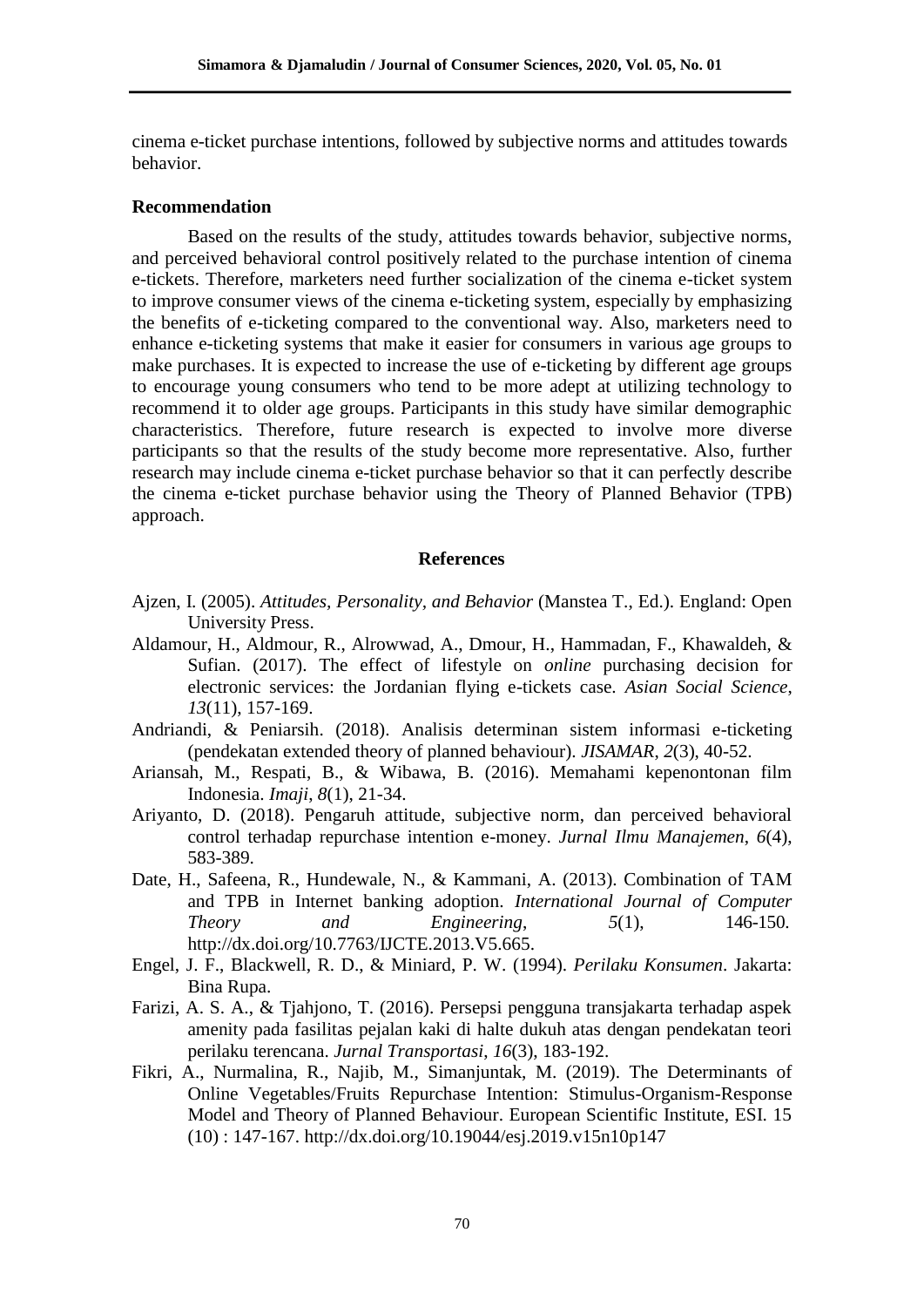- Fitriani, Y., Pratiwi, K., & Susanto, A. V. (2015). Faktor-faktor yang berhubungan dengan perilaku orang tua dalam melakukan kekerasan verbal terhadap anak usia pra sekolah. *Jurnal Psikologi Undip*, *14*(1), 81-93. <https://doi.org/10.14710/jpu.14.1.81-93>
- Haghighi, M., Rahrovy, E., & Vaezi, H. (2012). An application of the theory of planned behavior (TPB) in describing customers' use of cash cards in points of sale (POS). *International Journal of Learning and Development*, *2*(6), 239-250. [http://dx.doi.org/10.5296/ijld.v2i6.2985.](http://dx.doi.org/10.5296/ijld.v2i6.2985)
- Honantha, C. R. (2012). Gaya hidup hijau: membeli e-ticket. *Conference in Business, Accounting and Management (CBAM)*, *1*(1), 145-150.
- Indonesian Internet Service Providers Association. (2016). Penetrasi & Profil Perialku Pengguna Internet Indonesia. Retrieved from <https://apjii.or.id/downfile/file/surveipenetrasiinternet2016.pdf>
- Indonesian Internet Service Providers Association. (2017). Penetrasi & Profil Perialku Pengguna Internet Indonesia. Retrieved from <https://apjii.or.id/survei>
- Indonesian Internet Service Providers Association. (2018). Penetrasi & Profil Perialku Pengguna Internet Indonesia. Retrieved from <https://apjii.or.id/survei>
- Kassem, N. O., & Lee, J. W. (2004). Understanding soft drink consumption among male adolescents using the theory of planned behavior. *Journal of Behavioral Medicine*, *27*(3), 273-296. https://doi.org/10.1023/b:jobm.0000028499.29501.8f
- Khasan, U. (2018). Analisis Faktor-faktor yang mempengaruhi perilaku konsumen dalam pengambilan keputusan pembelian White Coffee. *Cakrawala*, *12*(2), 157- [61. http://dx.doi.org/10.32781/cakrawala.v12i2.271.](http://dx.doi.org/10.32781/cakrawala.v12i2.271)
- Latan, H. (2013). *Model Persamaan Struktural: Teori dan Implementasi AMOS 21.0*. Bandung: Penerbit Alfabeta.
- Lestari, B. A., Muflikhati, I., & Suharjo, B. (2017). Minat kepemilikan kartu kredit (studi kasus Kota Bogor). *Jurnal Aplikasi Bisnis dan Manajemen*, *3*(1), 143-151. [http://dx.doi.org/10.17358/JABM.3.1.143.](http://dx.doi.org/10.17358/JABM.3.1.143)
- Ma'ruf, J. J., Mohamad, O., & Ramayah, T. (2005). Intention to purchase via the internet: a comparison of two theoretical models. *Asian Academy of Management Journal*, *10*(1), 79-95.
- Miniwatts Marketing Group. (2018). Top 20 countries with the highest number of internet users. Retrieved from<https://www.internetworldstats.com/top20.htm>
- Nugroho, A., Najib, M., & Simanjuntak, M. (2018). Factors affecting consumer interest in electronic money usage with Theory of Planned Behavior (TPB). *Journal of Consumer Sciences*, *3*(1), 15-27. <https://doi.org/10.29244/jcs.3.1.15-27>
- Pramesti, A. (2012). *Pengaruh penerapan e-ticketing terhadap loyalitas konsumen di PT Garuda (PERSERO) Tbk* (Undergraduate thesis, Universitas Widyatama, Bandung, **Indonesia**). Retrieved **From** <https://repository.widyatama.ac.id/xmlui/handle/123456789/3289>
- Prayidyaningrum, S., & Djamaludin, M. D. (2016). Theory of planned behavior to analyze the intention to use the electronic money. *Journal of Consumer Sciences*, *1*(2), 1-12. <https://doi.org/10.29244/jcs.1.2.1-12>
- Prianata, R., Suprapti, N. W. S., & Suryani, A. (2017). Implementasi *technology acceptance* model dalam niat membeli kembali tiket bioskop *online*. *E-Jurnal Ekonomi dan Bisnis Universitas Udayana*, *6*(9), 3353-3378.